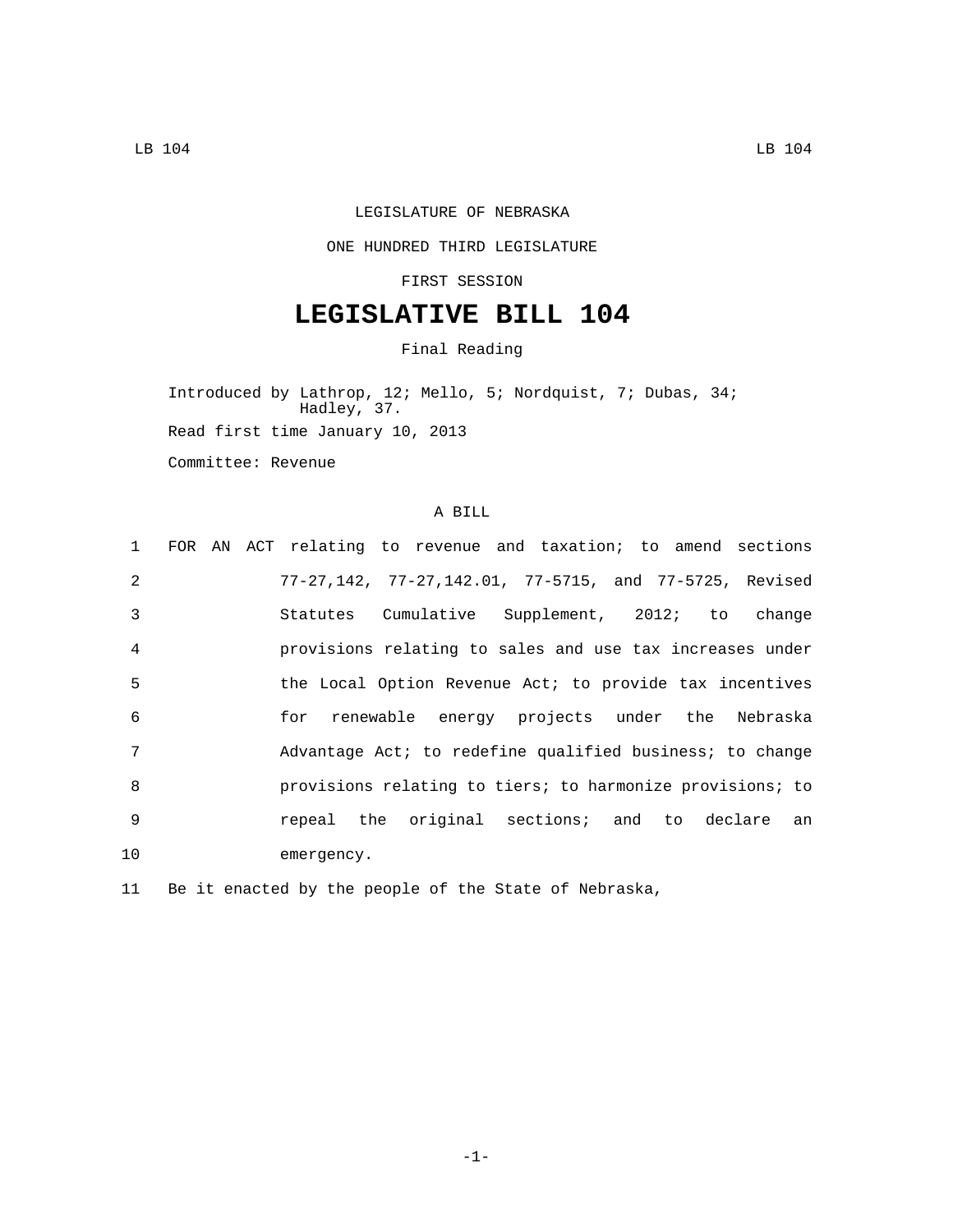Section 1. Section 77-27,142, Revised Statutes Cumulative 2 Supplement, 2012, is amended to read:

 77-27,142 (1) Any incorporated municipality other than a city of the metropolitan class by ordinance of its governing body is hereby authorized to impose a sales and use tax of one-half percent, one percent, one and one-half percent, one and three-quarters percent, or two percent upon the same transactions that are sourced under the provisions of sections 77-2703.01 to 77-2703.04 within such incorporated municipality on which the State of Nebraska is authorized to impose a tax pursuant to the Nebraska Revenue Act of 11 1967, as amended from time to time. Any city of the metropolitan class by ordinance of its governing body is hereby authorized to impose a sales and use tax of one-half percent, one percent, or one 14 and one-half percent upon the same transactions that are sourced under the provisions of sections 77-2703.01 to 77-2703.04 within such city of the metropolitan class on which the State of Nebraska is 17 authorized to impose a tax pursuant to the Nebraska Revenue Act of 1967, as amended from time to time. No sales and use tax shall be imposed pursuant to this section until an election has been held and a majority of the qualified electors have approved such tax pursuant 21 to sections 77-27, 142.01 and 77-27, 142.02.

 (2)(a) Any incorporated municipality that proposes to impose a municipal sales and use tax at a rate greater than one and one-half percent or increase a municipal sales and use tax to a rate greater than one and one-half percent shall submit the question of

-2-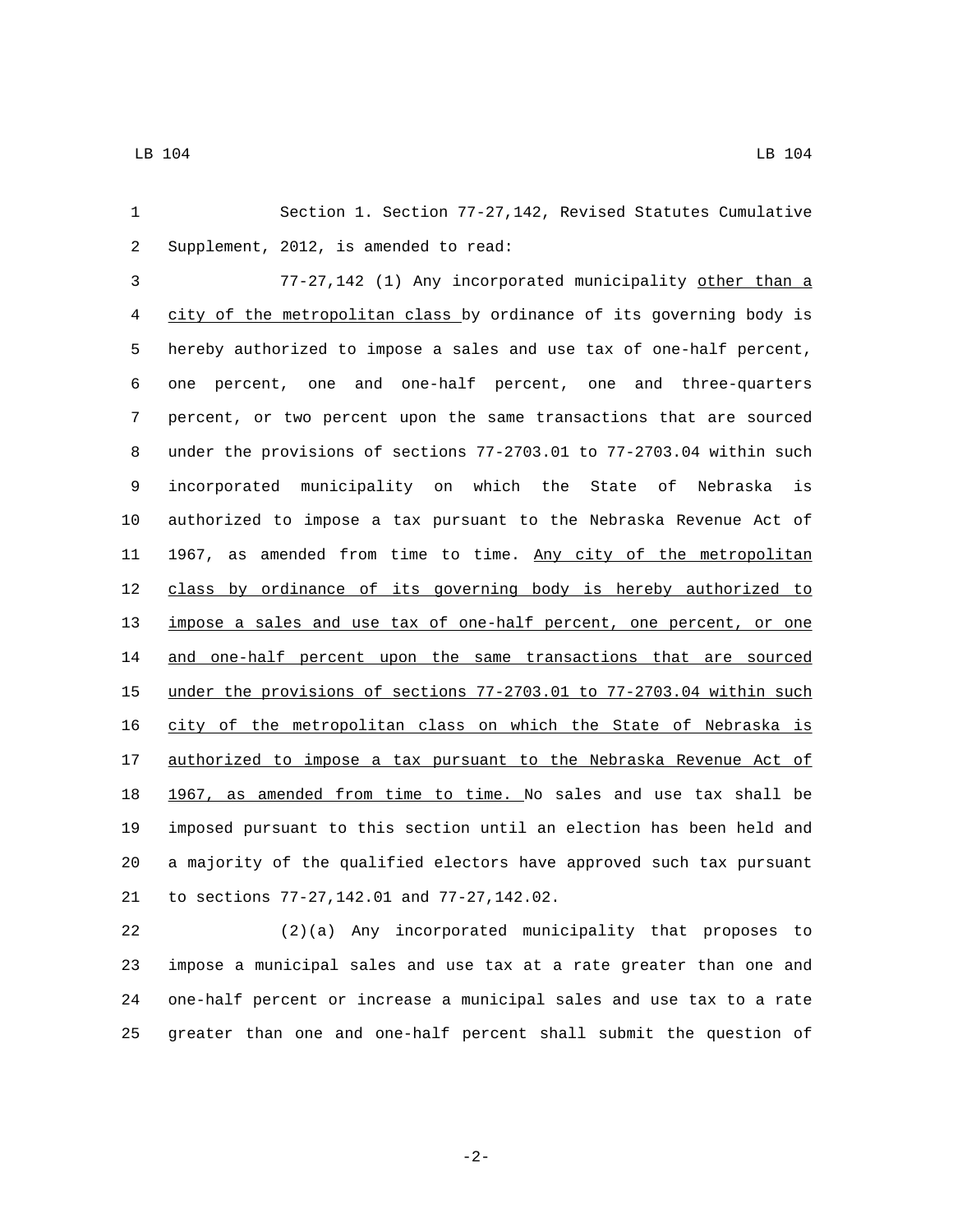such tax or increase at a primary or general election held within the incorporated municipality. The question shall be submitted upon an affirmative vote by at least seventy percent of all of the members of the governing body of the incorporated municipality.

5 (b) Any rate greater than one and one-half percent shall be used as follows:6

7 (i) In a city of the metropolitan class, the proceeds 8 from the first one-quarter percent of the rate greater than one and 9 one-half percent shall be used to reduce other taxes, the proceeds 10 from the next one-eighth percent of the rate greater than one and 11 one-half percent shall be used for public infrastructure projects, 12 and the proceeds from the next one eighth percent of the rate greater 13 than one and one-half percent shall be used for purposes of the 14 interlocal agreement or joint public agency agreement described in 15 subsection  $(3)$  of this section;

 $\left(\frac{1}{11} - 1\right)$  In a city of the primary class, up to fifteen percent of the proceeds from the rate in excess of one and one-half percent may be used for non-public infrastructure projects of an interlocal agreement or joint public agency agreement with another political subdivision within the municipality or the county in which the municipality is located, and the remaining proceeds shall be used for public infrastructure projects or voter-approved infrastructure related to an economic development program as defined in section 24 18-2705; and

25  $\left(\frac{1+i}{1}\right)$  (ii) In any incorporated municipality other than a

-3-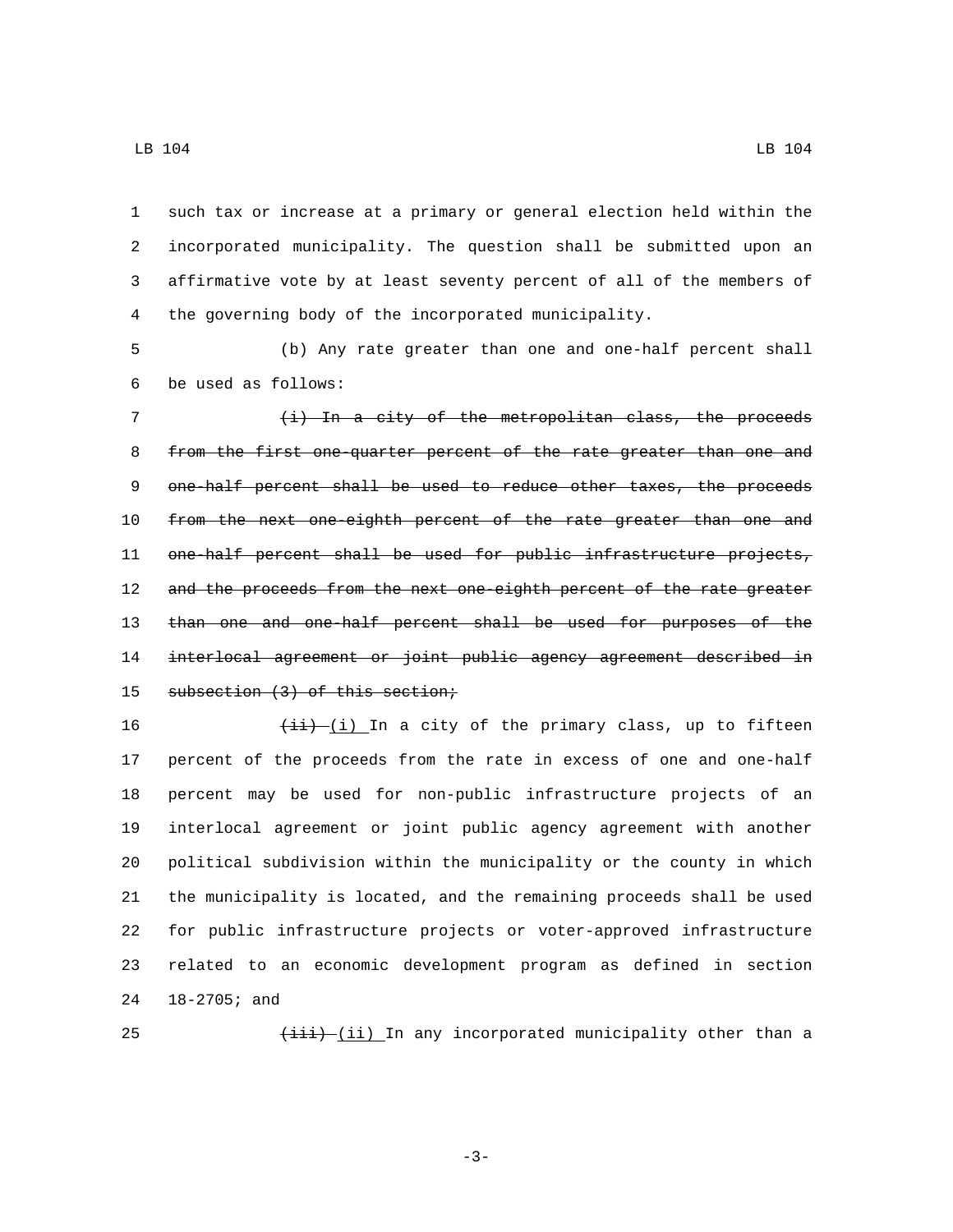$\text{LB}$  104 LB 104

1 city of the metropolitan or primary class, the proceeds from the rate in excess of one and one-half percent shall be used for public infrastructure projects or voter-approved infrastructure related to an economic development program as defined in section 18-2705.

 For purposes of this section, public infrastructure project means and includes, but is not limited to, any of the following projects, or any combination thereof: Public highways and bridges and municipal roads, streets, bridges, and sidewalks; solid waste management facilities; wastewater, storm water, and water treatment works and systems, water distribution facilities, and water resources projects, including, but not limited to, pumping stations, transmission lines, and mains and their appurtenances; hazardous waste disposal systems; resource recovery systems; airports; port facilities; buildings and capital equipment used in the operation of municipal government; convention and tourism facilities; redevelopment projects as defined in section 18-2103; mass transit and other transportation systems, including parking facilities; and equipment necessary for the provision of municipal services.

 (c) Any rate greater than one and one-half percent shall terminate no more than ten years after its effective date or, if bonds are issued and the local option sales and use tax revenue is pledged for payment of such bonds, upon payment of such bonds and any refunding bonds, whichever date is later, except as provided in 24 subdivision  $(2)(d)$  of this section.

(d) If a portion of the rate greater than one and one-

-4-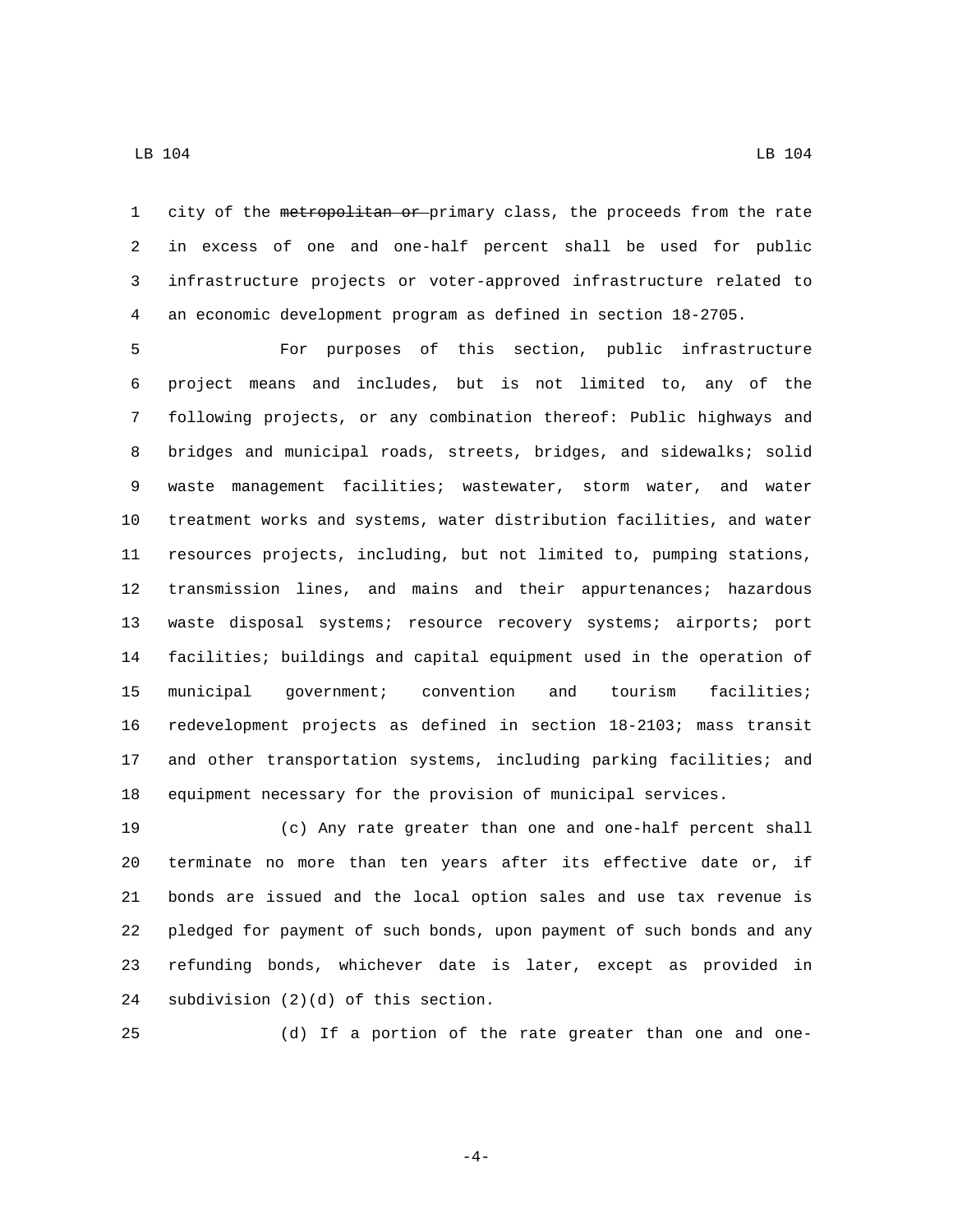half percent is stated in the ballot question as being imposed for the purpose of the interlocal agreement or joint public agency 3 agreement described in subdivision  $(2)(b)(ii)$  or subsection (3) of this section, and such portion is at least one-eighth percent, there shall be no termination date for the rate representing such

portion rounded to the next higher one-quarter or one-half percent.

 (e) Sections 13-518 to 13-522 apply to the revenue from 8 any such tax or increase.

 (3)(a) No municipal sales and use tax shall be imposed at a rate greater than one and one-half percent or increased to a rate greater than one and one-half percent unless the municipality is a party to an interlocal agreement pursuant to the Interlocal Cooperation Act or a joint public agency agreement pursuant to the Joint Public Agency Act with a political subdivision within the municipality or the county in which the municipality is located creating a separate legal or administrative entity relating to a 17 public infrastructure project.

18 (b) Except as provided in subdivision  $\left(2\right)\left(b\right)$  (b) (i) of this section, such interlocal agreement or joint public agency agreement shall contain provisions, including benchmarks, relating to the long-term development of unified governance of public infrastructure projects with respect to the parties. The Legislature may provide additional requirements for such agreements, including benchmarks, but such additional requirements shall not apply to any debt outstanding at the time the Legislature enacts such additional

 $\text{LB}$  104 LB 104

-5-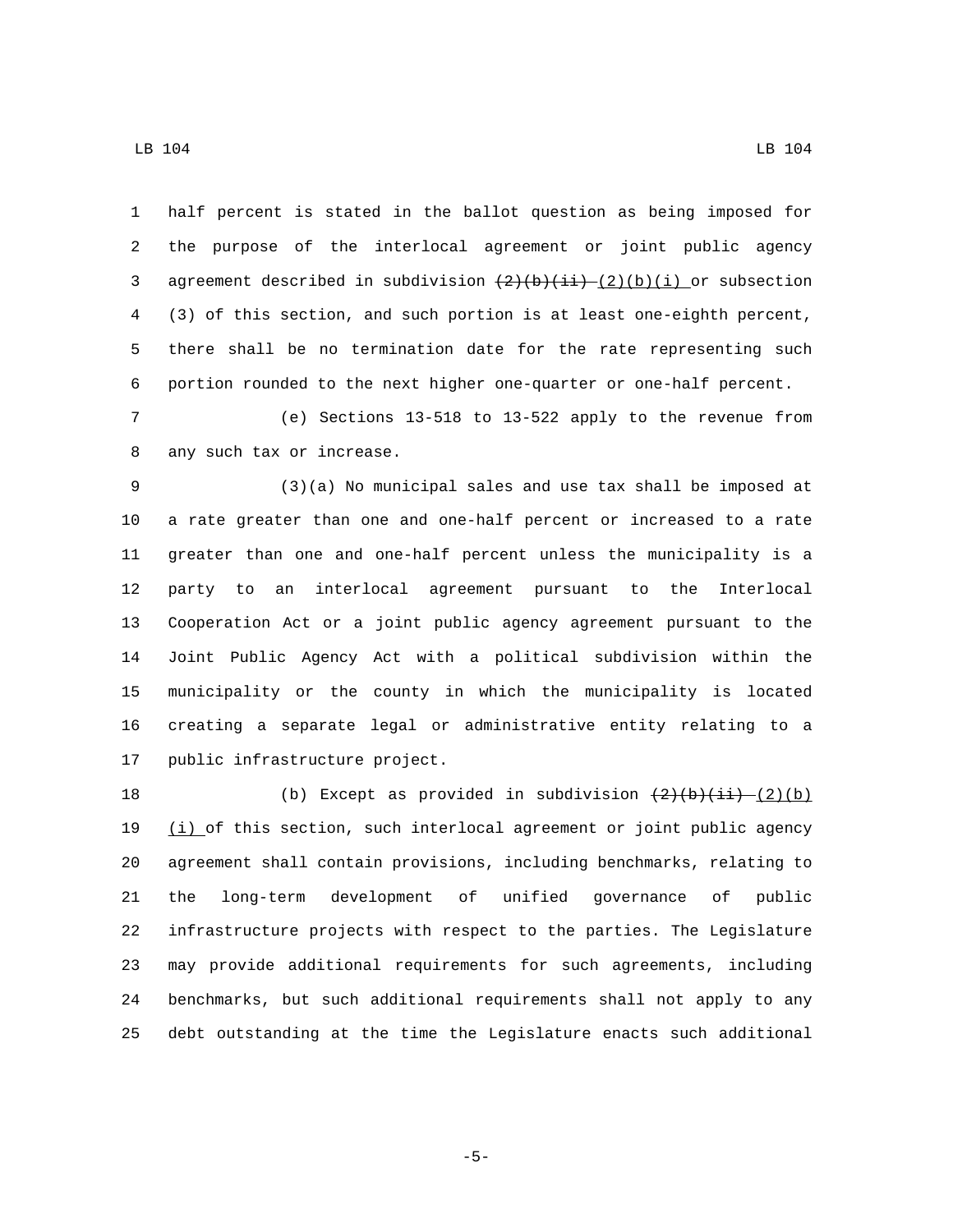requirements. The separate legal or administrative entity created shall not be one that was in existence for one calendar year preceding the submission of the question of such tax or increase at a primary or general election held within the incorporated 5 municipality.

 (c) Any other public agency as defined in section 13-803 may be a party to such interlocal cooperation agreement or joint 8 public agency agreement.

 (d) A municipality is not required to use all of the additional revenue generated by a sales and use tax imposed at a rate greater than one and one-half percent or increased to a rate greater than one and one-half percent under this subsection for the purposes of the interlocal cooperation agreement or joint public agency 14 agreement set forth in this subsection.

 (4) The provisions of subsections (2) and (3) of this section do not apply to the first one and one-half percent of a sales 17 and use tax imposed by a municipality.

 (5) Notwithstanding any provision of any municipal charter, any incorporated municipality or interlocal agency or joint public agency pursuant to an agreement as provided in subsection (3) of this section may issue bonds in one or more series for any municipal purpose and pay the principal of and interest on any such bonds by pledging receipts from the increase in the municipal sales and use taxes authorized by such municipality. Any municipality which has or may issue bonds under this section may dedicate a portion of

 $\text{LB}$  104 LB 104

-6-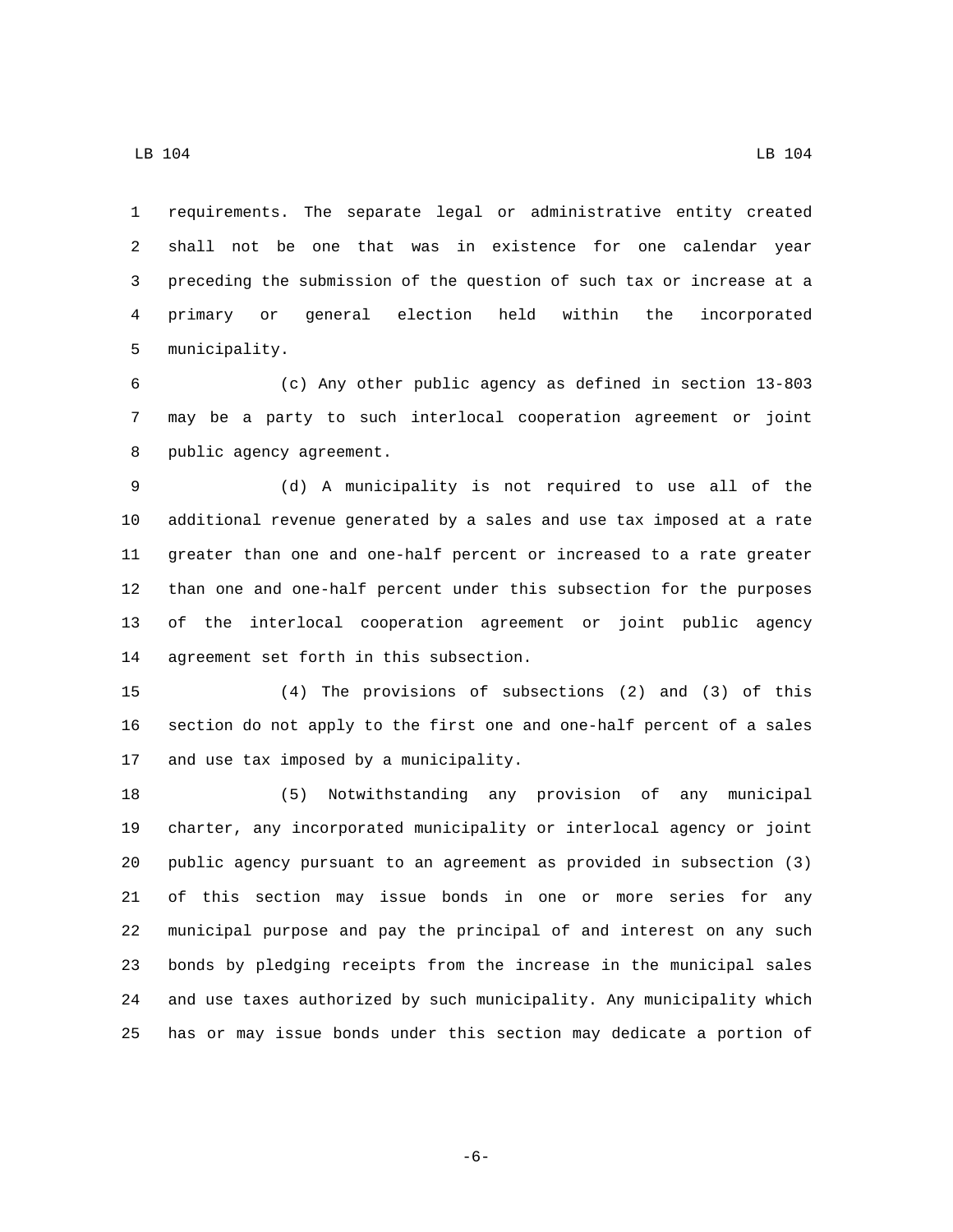its property tax levy authority as provided in section 77-3442 to meet debt service obligations under the bonds. For purposes of this subsection, bond means any evidence of indebtedness, including, but not limited to, bonds, notes including notes issued pending long-term financing arrangements, warrants, debentures, obligations under a loan agreement or a lease-purchase agreement, or any similar 7 instrument or obligation.

 Sec. 2. Section 77-27,142.01, Revised Statutes Cumulative 9 Supplement, 2012, is amended to read:

 77-27,142.01 (1) The governing body of any incorporated municipality may submit the question of changing any terms and conditions of a sales and use tax previously authorized under section 77-27,142. Except as otherwise provided by section 77-27,142, the question of modification shall be submitted to the voters at any primary or general election or at a special election if the governing body submits a certified copy of the resolution proposing modification to the election commissioner or county clerk within the time prior to the primary, general, or special election prescribed in 19 section 77-27, 142.02.

 (2) If the change imposes a sales and use tax at a rate greater than one and one-half percent or increases the sales and use tax to a rate greater than one and one-half percent, the question 23 shall include, but not be limited to:

 (a) The percentage increase of one-quarter percent or one-half percent in the sales and use tax rate;

 $\text{LB}$  104 LB 104

-7-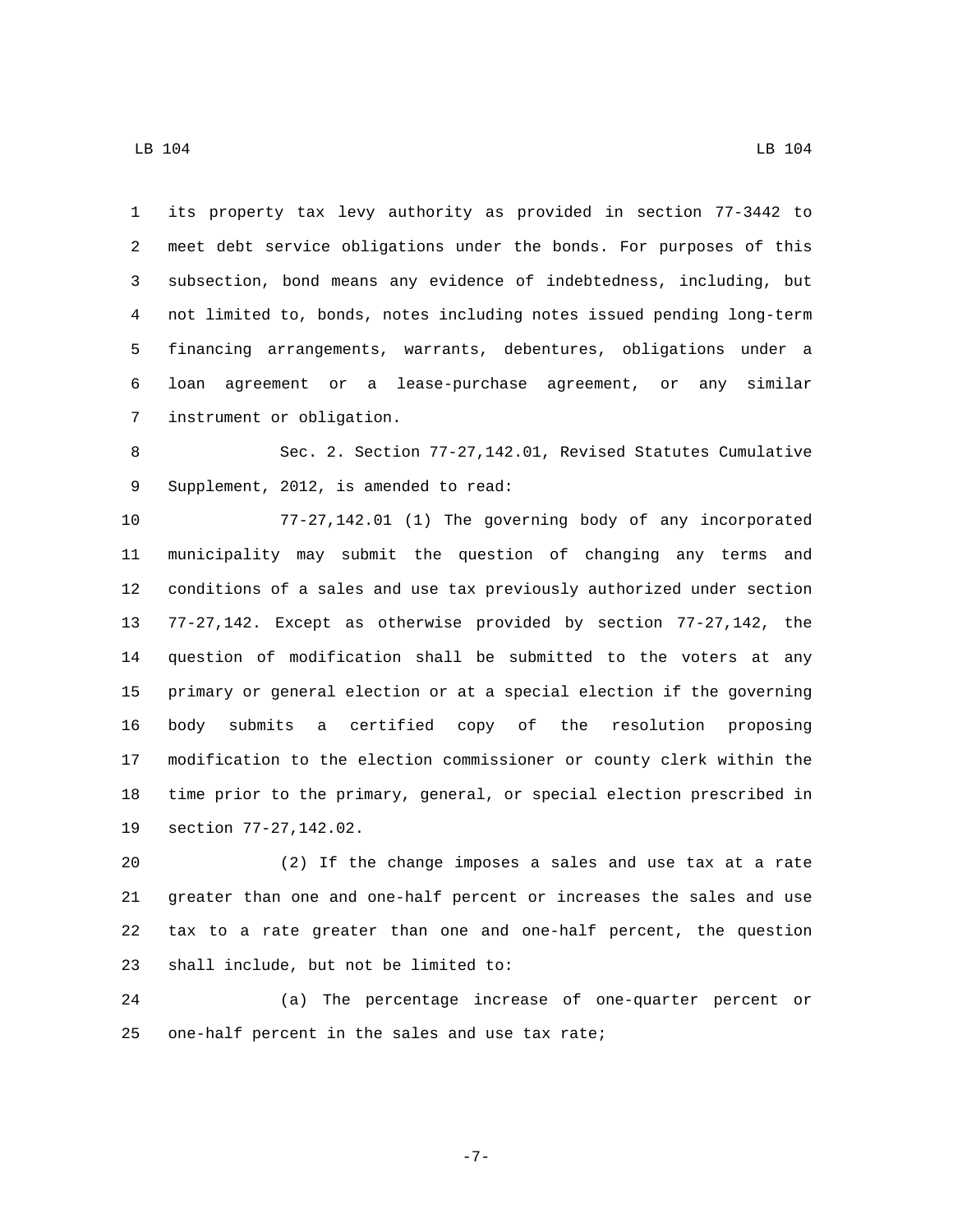(b) A list of reductions or elimination of other taxes or 2 fees, if any;

 (c) A description of the projects to be funded, in whole or in part, from the revenue collected, along with any savings or 5 efficiencies resulting from the projects;

 (d) The year or years within which the revenue will be collected and, if bonds will be issued with some or all of the revenue pledged for payment of such bonds, a statement that the revenue will be collected until the payment in full of such bonds and 10 any refunding bonds; and

 (e)(i) The percentage of revenue collected to be used for the purposes of the interlocal agreement or joint public agency 13 agreement as provided in subdivision  $(2)(b)(ii)$  or subsection (3) of section 77-27,142; (ii) a statement of the overall purpose of the agreement which is the long-term development of unified governance of public infrastructure projects, if applicable; and (iii) the name of any other political subdivision which is a 18 party to the agreement.

 This subsection does not apply to the first one and one-half percent of a sales and use tax imposed by a municipality.

 Sec. 3. Section 77-5715, Revised Statutes Cumulative 22 Supplement, 2012, is amended to read:

 77-5715 (1) For a tier 2, tier 3, tier 4, or tier 5 project, qualified business means any business engaged in:

(a) The conducting of research, development, or testing

-8-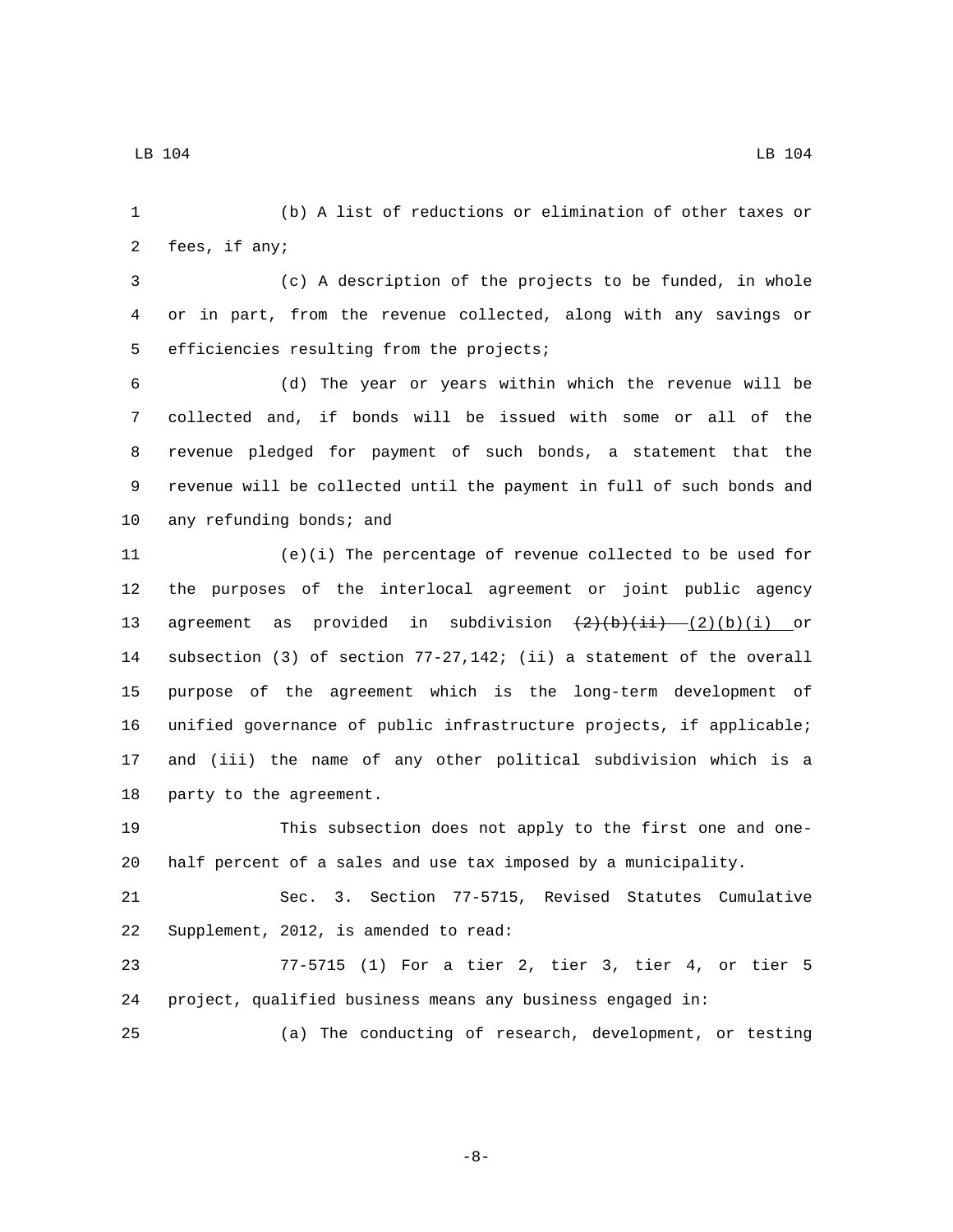for scientific, agricultural, animal husbandry, food product, or 2 industrial purposes;

 (b) The performance of data processing, telecommunication, insurance, or financial services. For purposes of this subdivision, financial services includes only financial services provided by any financial institution subject to tax under Chapter 77, article 38, or any person or entity licensed by the Department of Banking and Finance or the federal Securities and Exchange Commission and telecommunication services includes community antenna television service, Internet access, satellite ground station, call center, or 11 telemarketing;

 (c) The assembly, fabrication, manufacture, or processing 13 of tangible personal property;

 (d) The administrative management of the taxpayer's activities, including headquarter facilities relating to such activities or the administrative management of any of the activities of any business entity or entities in which the taxpayer or a group of its shareholders holds any direct or indirect ownership interest of at least ten percent, including headquarter facilities relating to 20 such activities;

 (e) The storage, warehousing, distribution, transportation, or sale of tangible personal property;

 (f) The sale of tangible personal property if the taxpayer derives at least seventy-five percent or more of the sales or revenue attributable to such activities relating to the project

-9-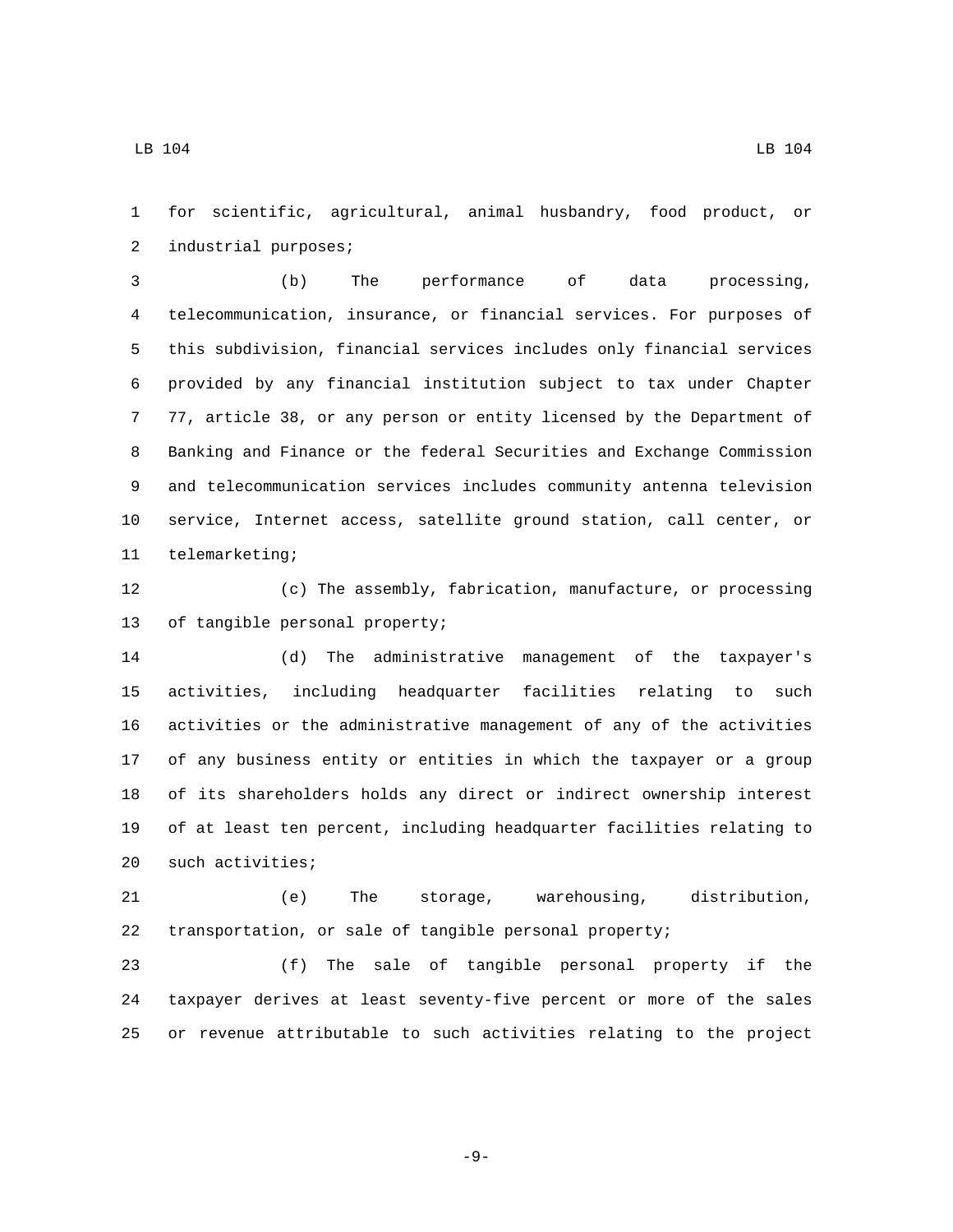from sales to consumers who are not related persons and are located 2 outside the state;

 (g) The sale of software development services, computer systems design, product testing services, or guidance or surveillance systems design services or the licensing of technology if the taxpayer derives at least seventy-five percent of the sales or revenue attributable to such activities relating to the project from sales or licensing either to customers who are not related persons and located outside the state or to the United States Government, including sales of such services, systems, or products delivered by providing the customer with software or access to software over the Internet or by other electronic means, regardless of whether the software or data accessed by customers is stored on a computer owned by the applicant, the customer, or a third party and regardless of whether the computer storing the software or data is located at the 16 project;

 (h) The research, development, and maintenance of an Internet web portal. For purposes of this subdivision, Internet web portal means an Internet site that allows users to access, search, 20 and navigate the Internet;

 (i) The research, development, and maintenance of a data 22 center;  $\sigma$ r

 (j) The production of electricity by using one or more sources of renewable energy to produce electricity for sale. For purposes of this subdivision, sources of renewable energy includes,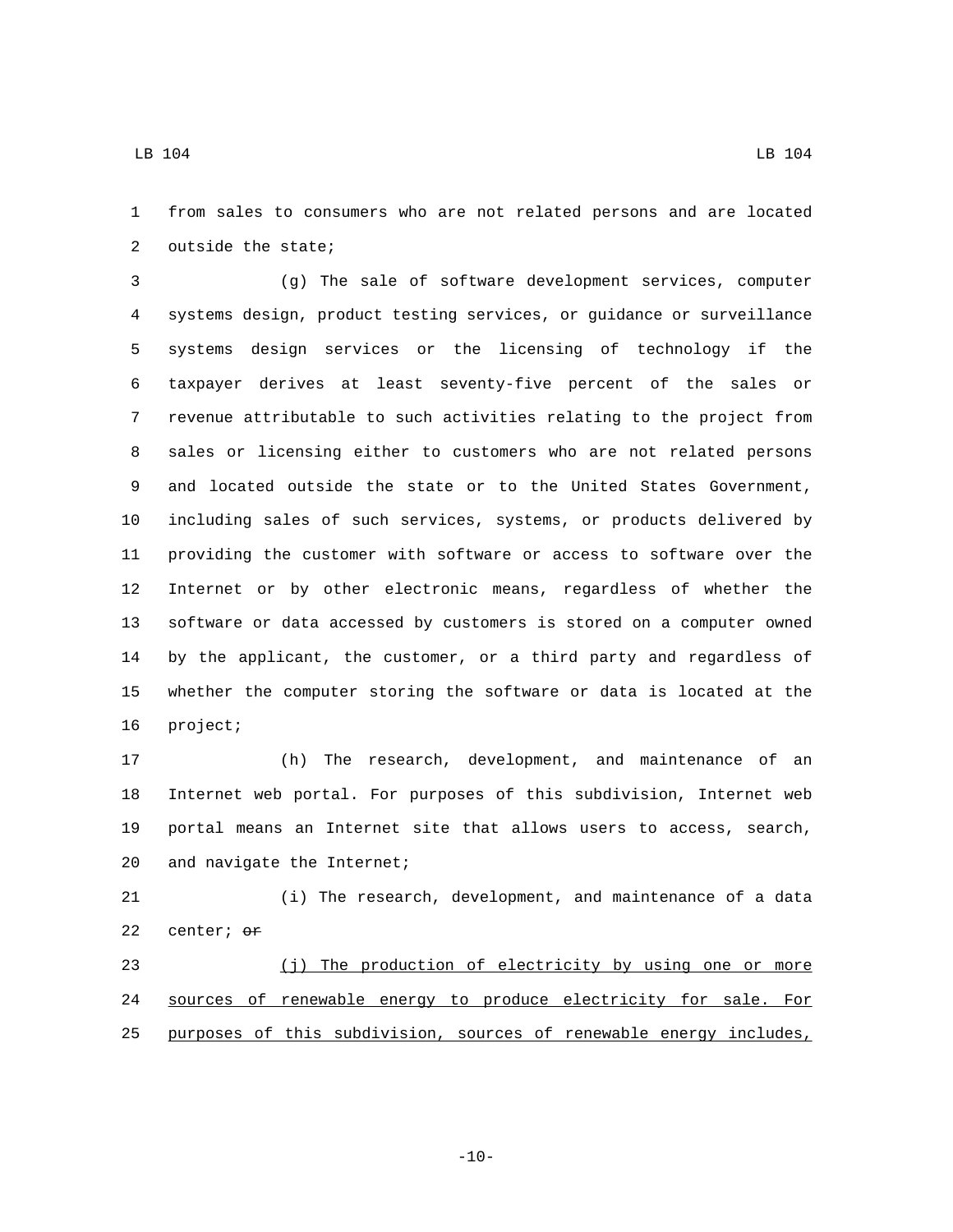but is not limited to, wind, solar, geothermal, hydroelectric, 2 biomass, and transmutation of elements; or 3 (i)  $(k)$  Any combination of the activities listed in this subsection.4 (2) For a tier 1 project, qualified business means any business engaged in:6 (a) The conducting of research, development, or testing for scientific, agricultural, animal husbandry, food product, or 9 industrial purposes; (b) The assembly, fabrication, manufacture, or processing 11 of tangible personal property; (c) The sale of software development services, computer systems design, product testing services, or guidance or surveillance systems design services or the licensing of technology if the taxpayer derives at least seventy-five percent of the sales or revenue attributable to such activities relating to the project from sales or licensing either to customers who are not related persons and are located outside the state or to the United States Government, including sales of such services, systems, or products delivered by providing the customer with software or access to software over the Internet or by other electronic means, regardless of whether the software or data accessed by customers is stored on a computer owned by the applicant, the customer, or a third party and regardless of whether the computer storing the software or data is located at the 25 project; or

-11-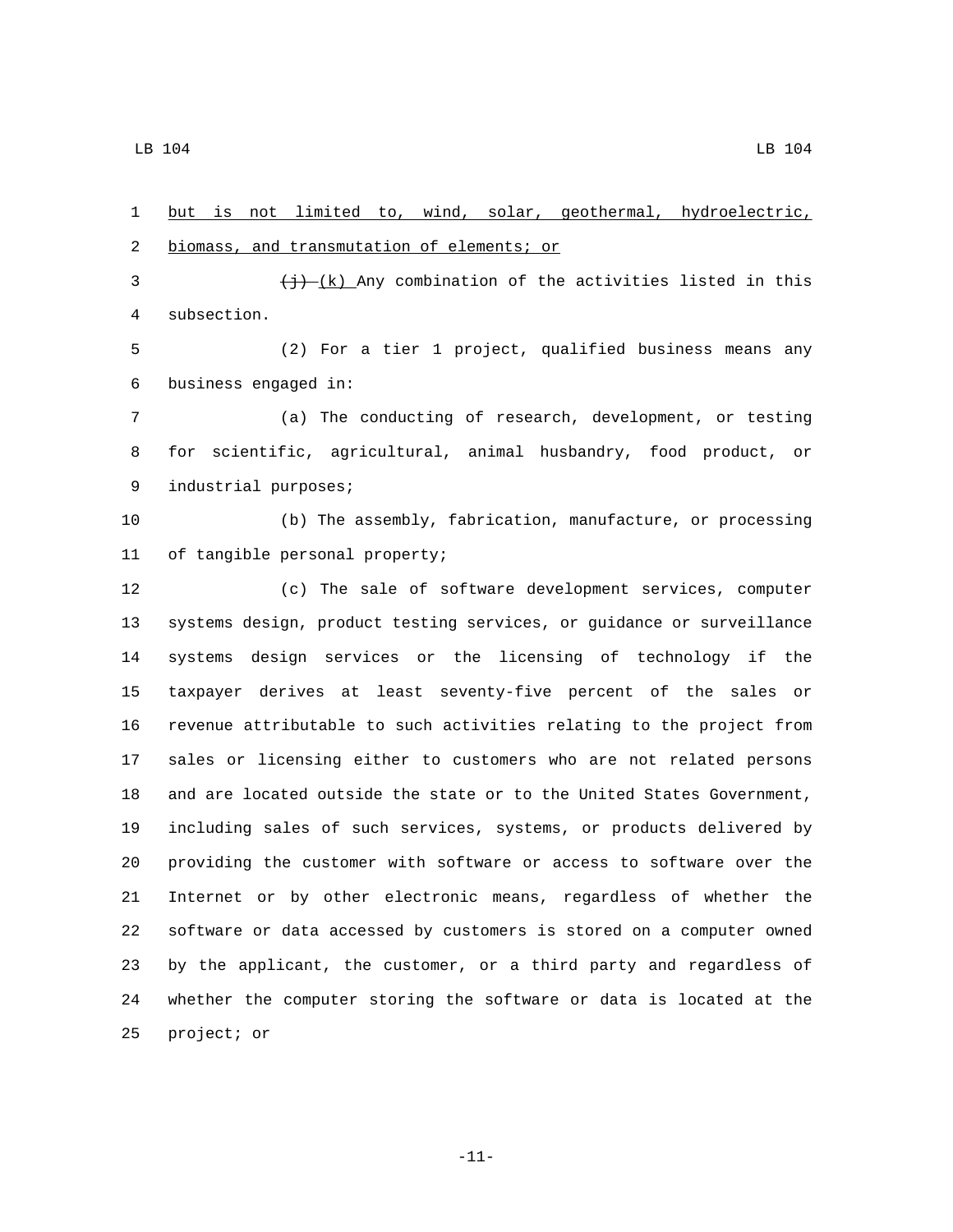$\text{LB}$  104 LB 104

 (d) Any combination of activities listed in this 2 subsection.

 (3) For a tier 6 project, qualified business means any business except a business excluded by subsection (4) of this 5 section.

 (4) Except for business activity described in subdivision (1)(f) of this section, qualified business does not include any business activity in which eighty percent or more of the total sales are sales to the ultimate consumer of (a) food prepared for immediate consumption or (b) tangible personal property which is not assembled, fabricated, manufactured, or processed by the taxpayer or used by the purchaser in any of the activities listed in subsection (1) or (2) of 13 this section.

 Sec. 4. Section 77-5725, Revised Statutes Cumulative 15 Supplement, 2012, is amended to read:

 77-5725 (1) Applicants may qualify for benefits under the 17 Nebraska Advantage Act in one of six tiers:

 (a) Tier 1, investment in qualified property of at least one million dollars and the hiring of at least ten new employees. There shall be no new project applications for benefits under this 21 tier filed after December 31, 2015. , without further authorization 22 of the Legislature. All complete project applications filed on or before December 31, 2015, shall be considered by the Tax Commissioner and approved if the project and taxpayer qualify for benefits. Agreements may be executed with regard to completed project

-12-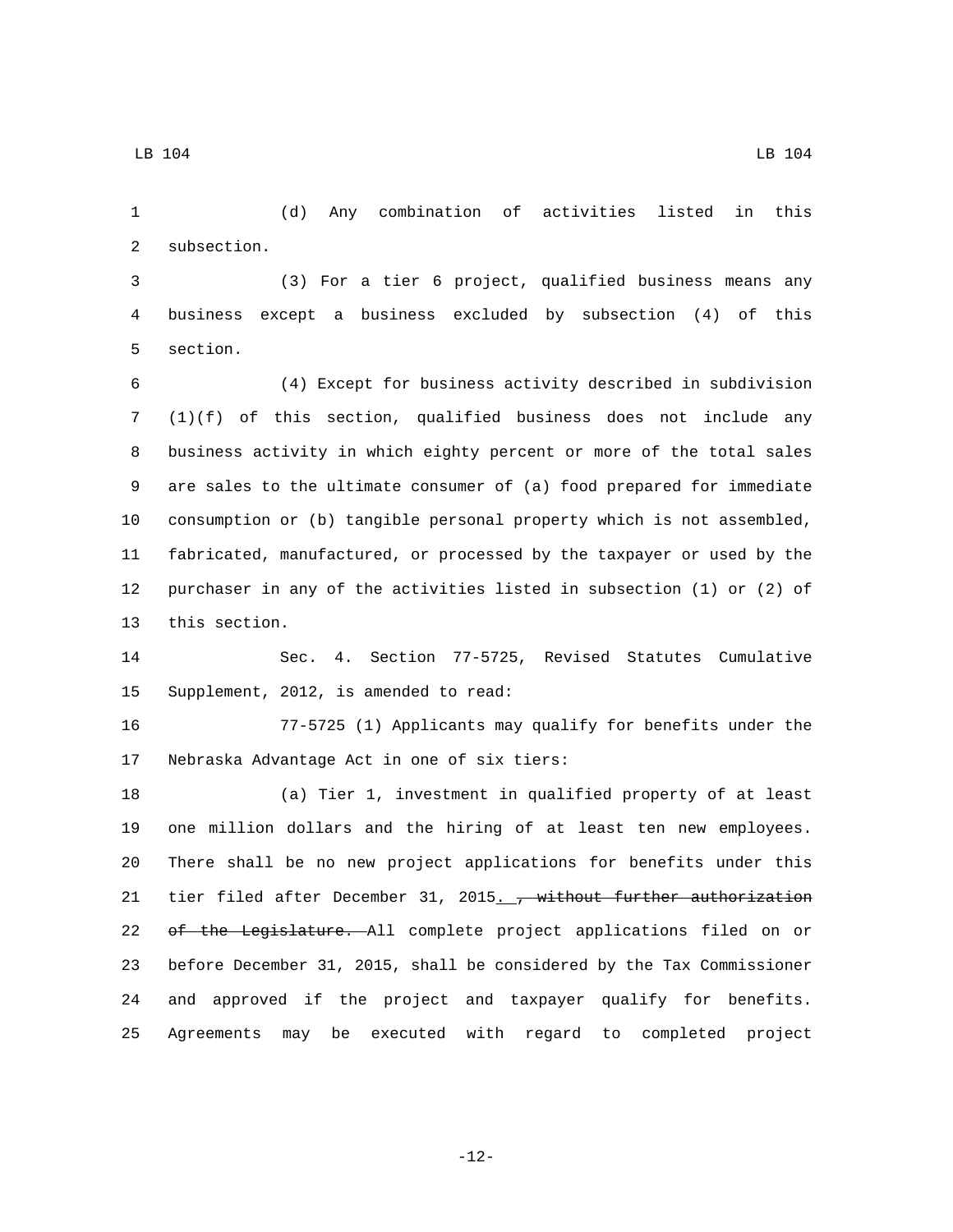$\text{LB}$  104 LB 104

 applications filed on or before December 31, 2015. All project agreements pending, approved, or entered into before such date shall 3 continue in full force and effect;

 (b) Tier 2, (i) investment in qualified property of at least three million dollars and the hiring of at least thirty new employees or (ii) for a large data center project, investment in qualified property for the data center of at least two hundred million dollars and the hiring for the data center of at least thirty 9 new employees;

 (c) Tier 3, the hiring of at least thirty new employees. There shall be no new project applications for benefits under this 12 tier filed after December 31, 2015. , without further authorization 13 of the Legislature. All complete project applications filed on or before December 31, 2015, shall be considered by the Tax Commissioner and approved if the project and taxpayer qualify for benefits. Agreements may be executed with regard to completed project applications filed on or before December 31, 2015. All project agreements pending, approved, or entered into before such date shall 19 continue in full force and effect;

 (d) Tier 4, investment in qualified property of at least ten million dollars and the hiring of at least one hundred new 22 employees;

 (e) Tier 5, (i) investment in qualified property of at 24 least thirty million dollars or (ii) for the production of electricity by using one or more sources of renewable energy to

-13-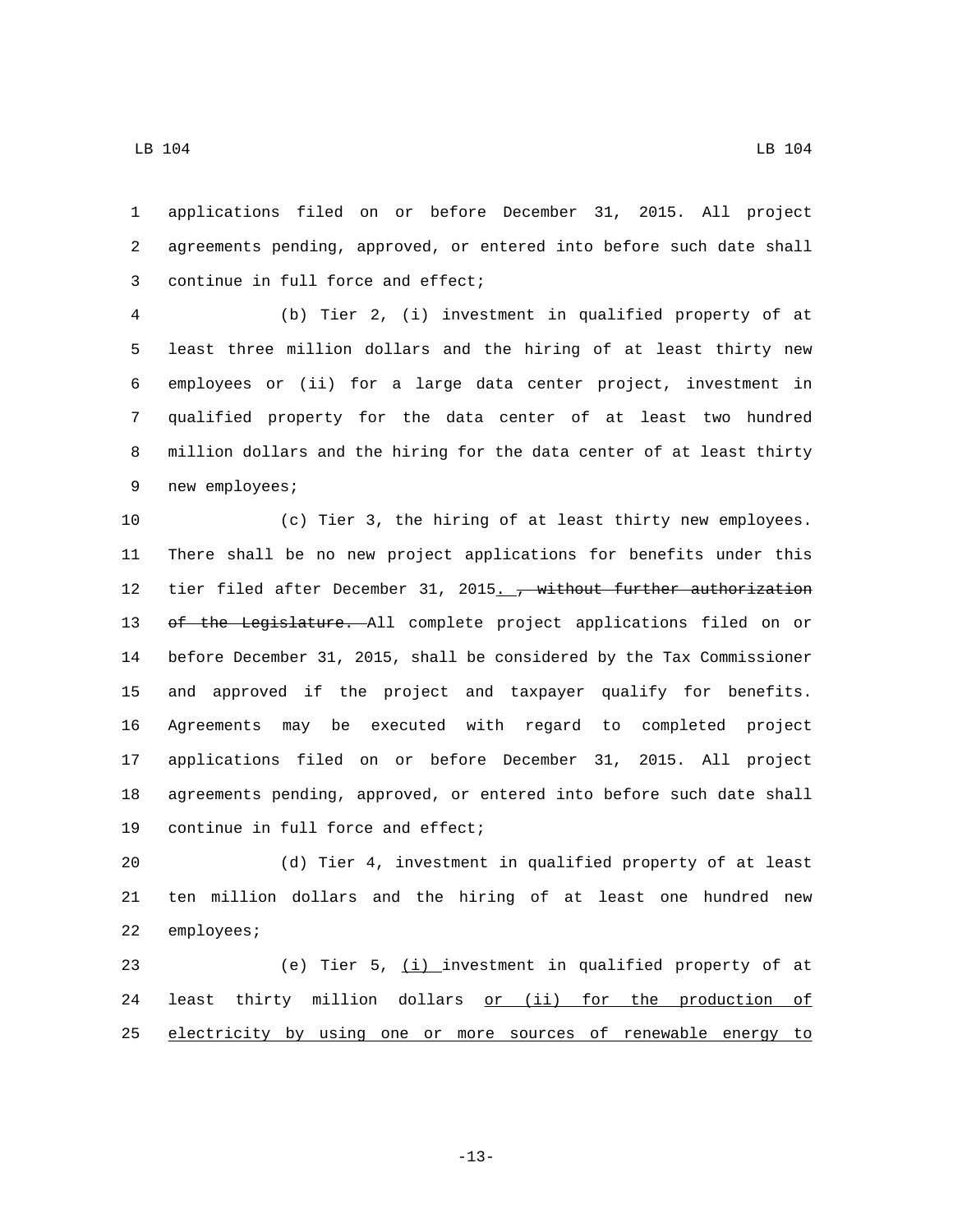produce electricity for sale as described in subdivision (1)(j) of section 77-5715, investment in qualified property of at least twenty million dollars. Failure to maintain an average number of equivalent employees as defined in section 77-5727 greater than or equal to the number of equivalent employees in the base year shall result in a 6 partial recapture of benefits; and

 (f) Tier 6, investment in qualified property of at least ten million dollars and the hiring of at least seventy-five new employees or the investment in qualified property of at least one hundred million dollars and the hiring of at least fifty new employees. Agreements may be executed with regard to completed project applications filed before January 1, 2016. All project agreements pending, approved, or entered into before such date shall 14 continue in full force and effect.

 (2) When the taxpayer has met the required levels of employment and investment contained in the agreement for a tier 1, tier 2, tier 4, tier 5, or tier 6 project, the taxpayer shall be 18 entitled to the following incentives:

 (a) A refund of all sales and use taxes for a tier 2, tier 4, tier 5, or tier 6 project or a refund of one-half of all sales and use taxes for a tier 1 project paid under the Local Option Revenue Act, the Nebraska Revenue Act of 1967, and sections 13-319, 13-324, and 13-2813 from the date of the application through the meeting of the required levels of employment and investment for all 25 purchases, including rentals,  $of:$ 

-14-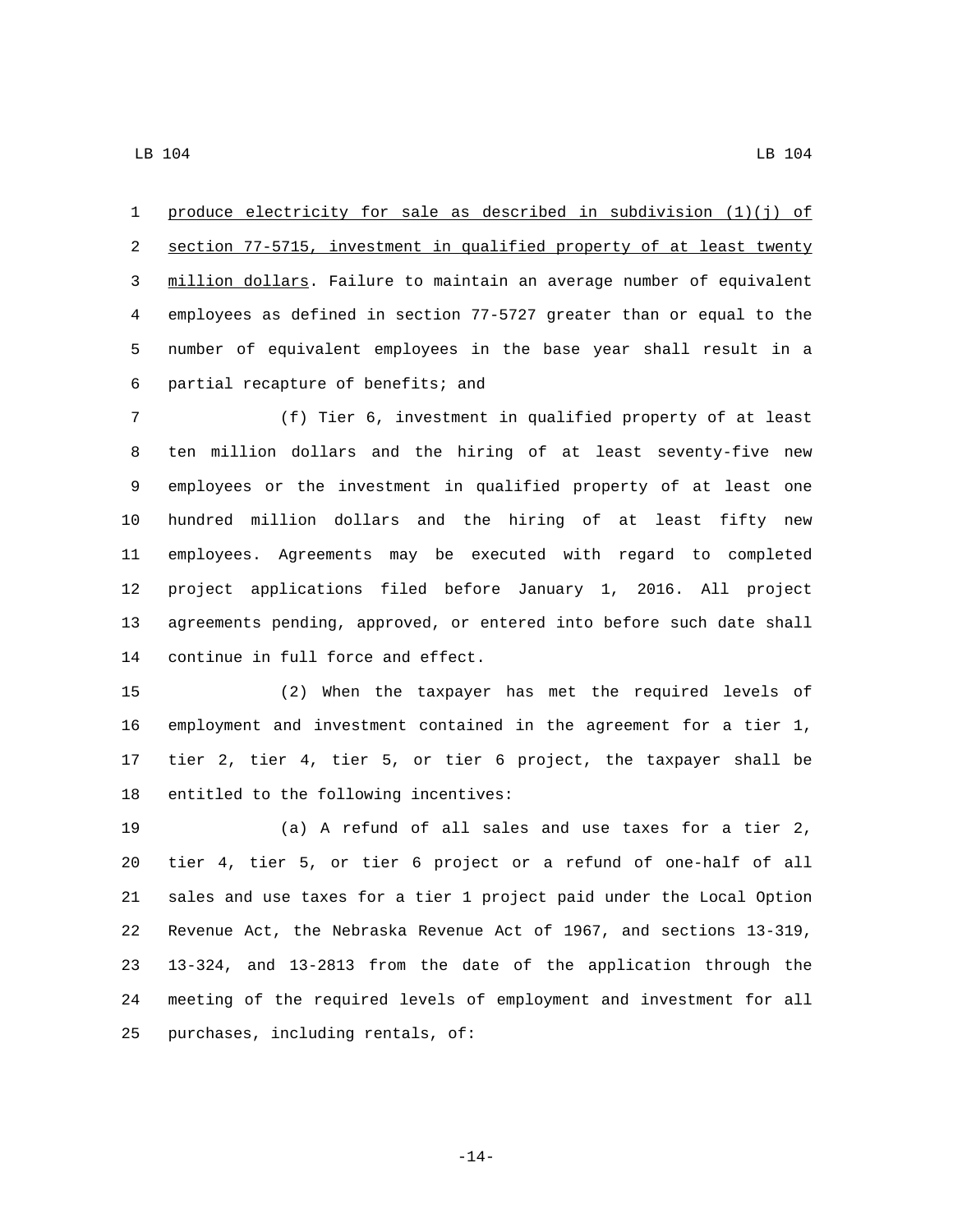$\text{LB}$  104 LB 104

 (i) Qualified property used as a part of the project; (ii) Property, excluding motor vehicles, based in this state and used in both this state and another state in connection with the project except when any such property is to be used for fundraising for or for the transportation of an elected official; (iii) Tangible personal property by a contractor or repairperson after appointment as a purchasing agent of the owner of the improvement to real estate when such property is incorporated into real estate as a part of a project. The refund shall be based on fifty percent of the contract price, excluding any land, as the cost 11 of materials subject to the sales and use tax; (iv) Tangible personal property by a contractor or repairperson after appointment as a purchasing agent of the taxpayer when such property is annexed to, but not incorporated into, real estate as a part of a project. The refund shall be based on the cost of materials subject to the sales and use tax that were annexed to 17 real estate; and

 (v) Tangible personal property by a contractor or repairperson after appointment as a purchasing agent of the taxpayer when such property is both (A) incorporated into real estate as a part of a project and (B) annexed to, but not incorporated into, real estate as a part of a project. The refund shall be based on fifty percent of the contract price, excluding any land, as the cost of 24 materials subject to the sales and use  $\text{tax }i$  and

(b) A refund of all sales and use taxes for a tier 2,

-15-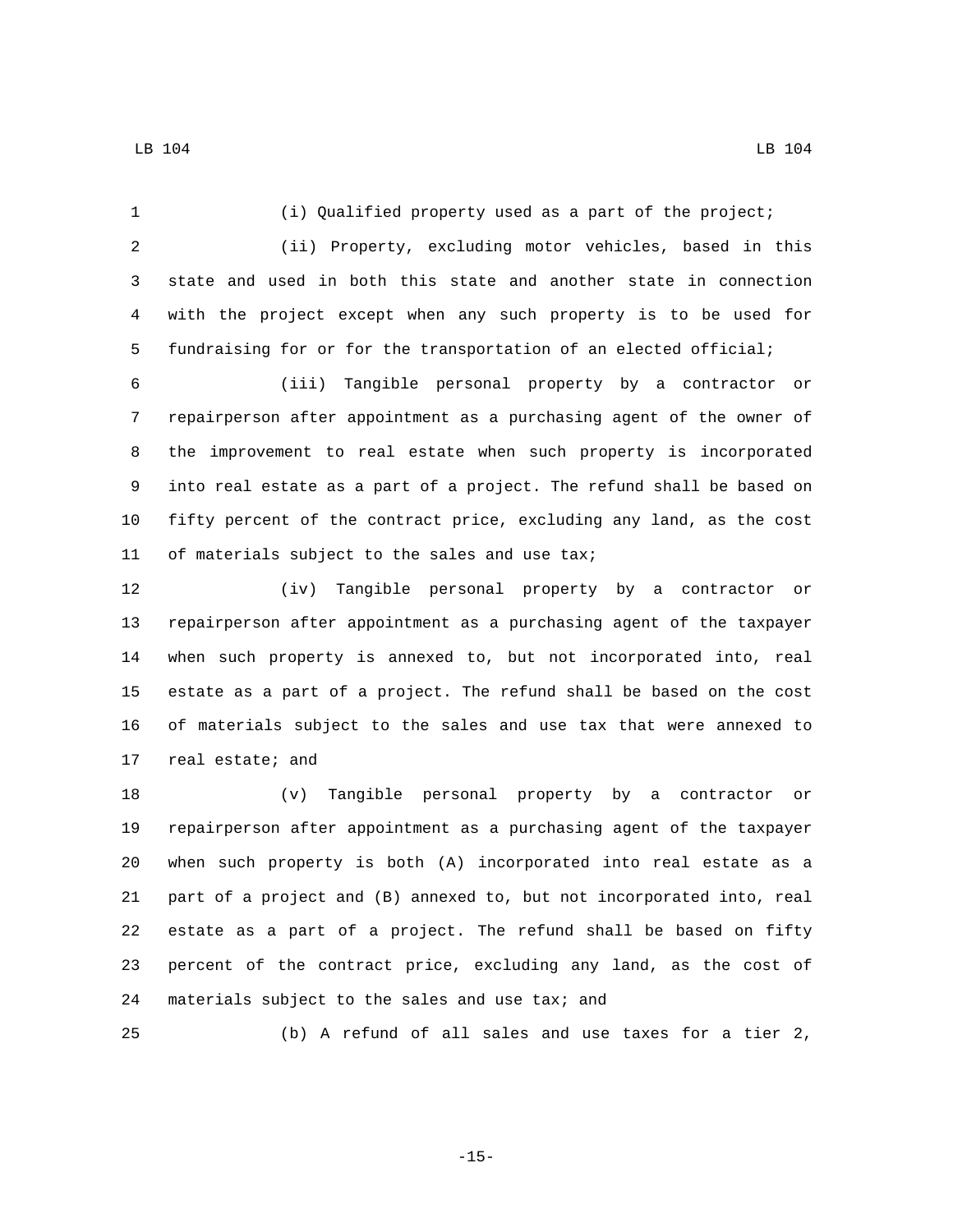tier 4, tier 5, or tier 6 project or a refund of one-half of all sales and use taxes for a tier 1 project paid under the Local Option Revenue Act, the Nebraska Revenue Act of 1967, and sections 13-319, 13-324, and 13-2813 on the types of purchases, including rentals, listed in subdivision (a) of this subsection for such taxes paid during each year of the entitlement period in which the taxpayer is at or above the required levels of employment and investment.

 (3) Any taxpayer who qualifies for a tier 1, tier 2, tier 3, or tier 4 project shall be entitled to a credit equal to three percent times the average wage of new employees times the number of new employees if the average wage of the new employees equals at least sixty percent of the Nebraska average annual wage for the year of application. The credit shall equal four percent times the average wage of new employees times the number of new employees if the average wage of the new employees equals at least seventy-five percent of the Nebraska average annual wage for the year of application. The credit shall equal five percent times the average wage of new employees times the number of new employees if the average wage of the new employees equals at least one hundred percent of the Nebraska average annual wage for the year of application. The credit shall equal six percent times the average wage of new employees times the number of new employees if the average wage of the new employees equals at least one hundred twenty-five percent of the Nebraska average annual wage for the year of application. For 25 computation of such credit: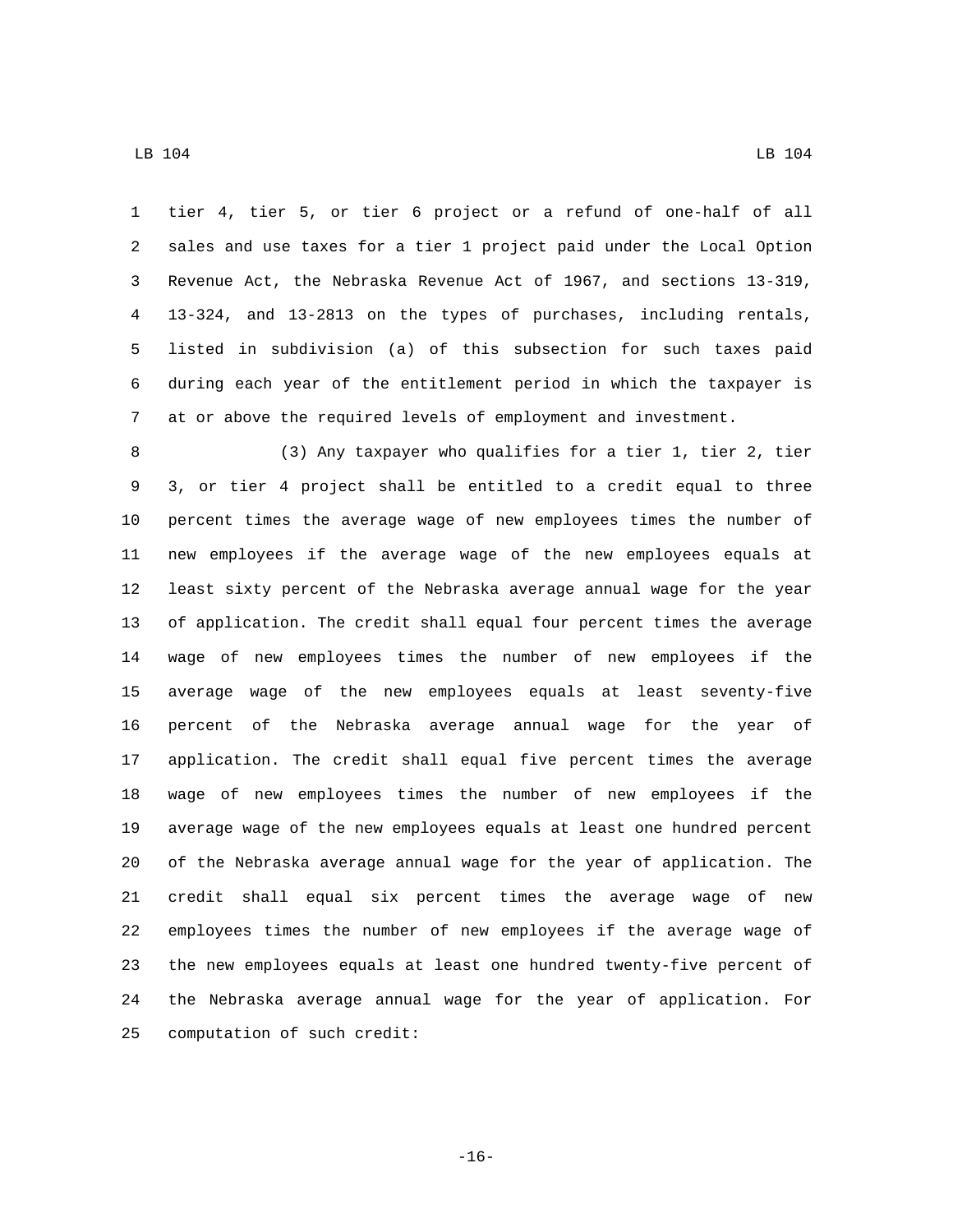(a) Average annual wage means the total compensation paid to employees during the year at the project who are not base-year employees and who are paid wages equal to at least sixty percent of the Nebraska average weekly wage for the year of application, excluding any compensation in excess of one million dollars paid to any one employee during the year, divided by the number of equivalent 7 employees making up such total compensation;

 (b) Average wage of new employees means the average annual wage paid to employees during the year at the project who are not base-year employees and who are paid wages equal to at least sixty percent of the Nebraska average weekly wage for the year of application, excluding any compensation in excess of one million dollars paid to any one employee during the year; and

 (c) Nebraska average annual wage means the Nebraska 15 average weekly wage times fifty-two.

 (4) Any taxpayer who qualifies for a tier 6 project shall be entitled to a credit equal to ten percent times the total compensation paid to all employees, other than base-year employees, excluding any compensation in excess of one million dollars paid to any one employee during the year, employed at the project.

 (5) Any taxpayer who has met the required levels of employment and investment for a tier 2 or tier 4 project shall receive a credit equal to ten percent of the investment made in qualified property at the project. Any taxpayer who has met the required levels of investment and employment for a tier 1 project

 $\text{LB}$  104 LB 104

-17-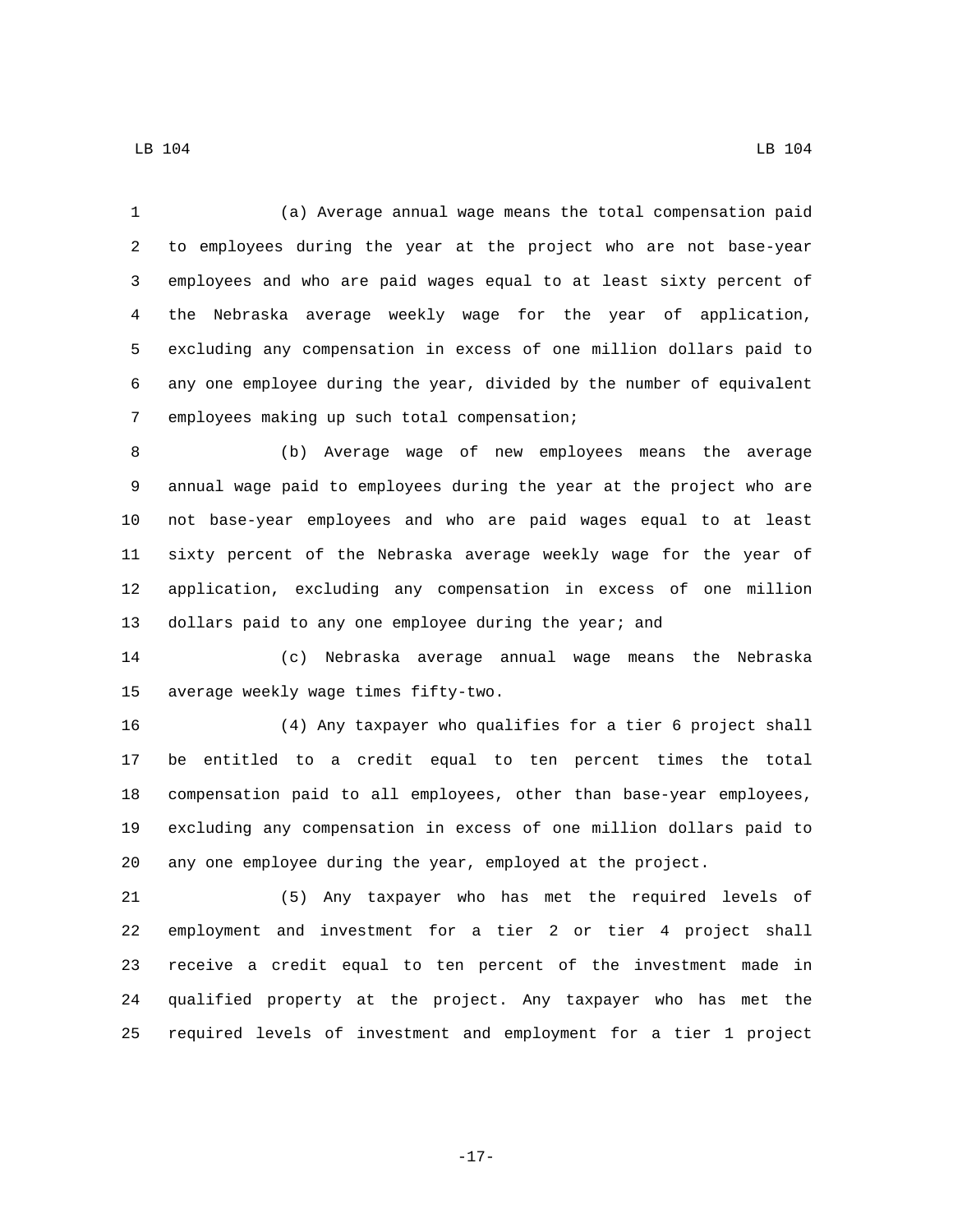shall receive a credit equal to three percent of the investment made in qualified property at the project. Any taxpayer who has met the required levels of investment and employment for a tier 6 project shall receive a credit equal to fifteen percent of the investment 5 made in qualified property at the project.

 (6) The credits prescribed in subsections (3), (4), and (5) of this section shall be allowable for compensation paid and investments made during each year of the entitlement period that the taxpayer is at or above the required levels of employment and 10 investment.

 (7) The credit prescribed in subsection (5) of this section shall also be allowable during the first year of the entitlement period for investment in qualified property at the project after the date of the application and before the required 15 levels of employment and investment were met.

 (8)(a) Property described in subdivisions (8)(c)(i) through (v) of this section used in connection with a project or projects and acquired by the taxpayer, whether by lease or purchase, after the date the application was filed, shall constitute separate classes of property and are eligible for exemption under the conditions and for the time periods provided in subdivision (8)(b) of 22 this section.

 (b)(i) A taxpayer who has met the required levels of employment and investment for a tier 4 project shall receive the 25 exemption of property in subdivisions  $(8)(c)(ii)$ , (iii), and (iv) of

 $\text{LB}$  104 LB 104

-18-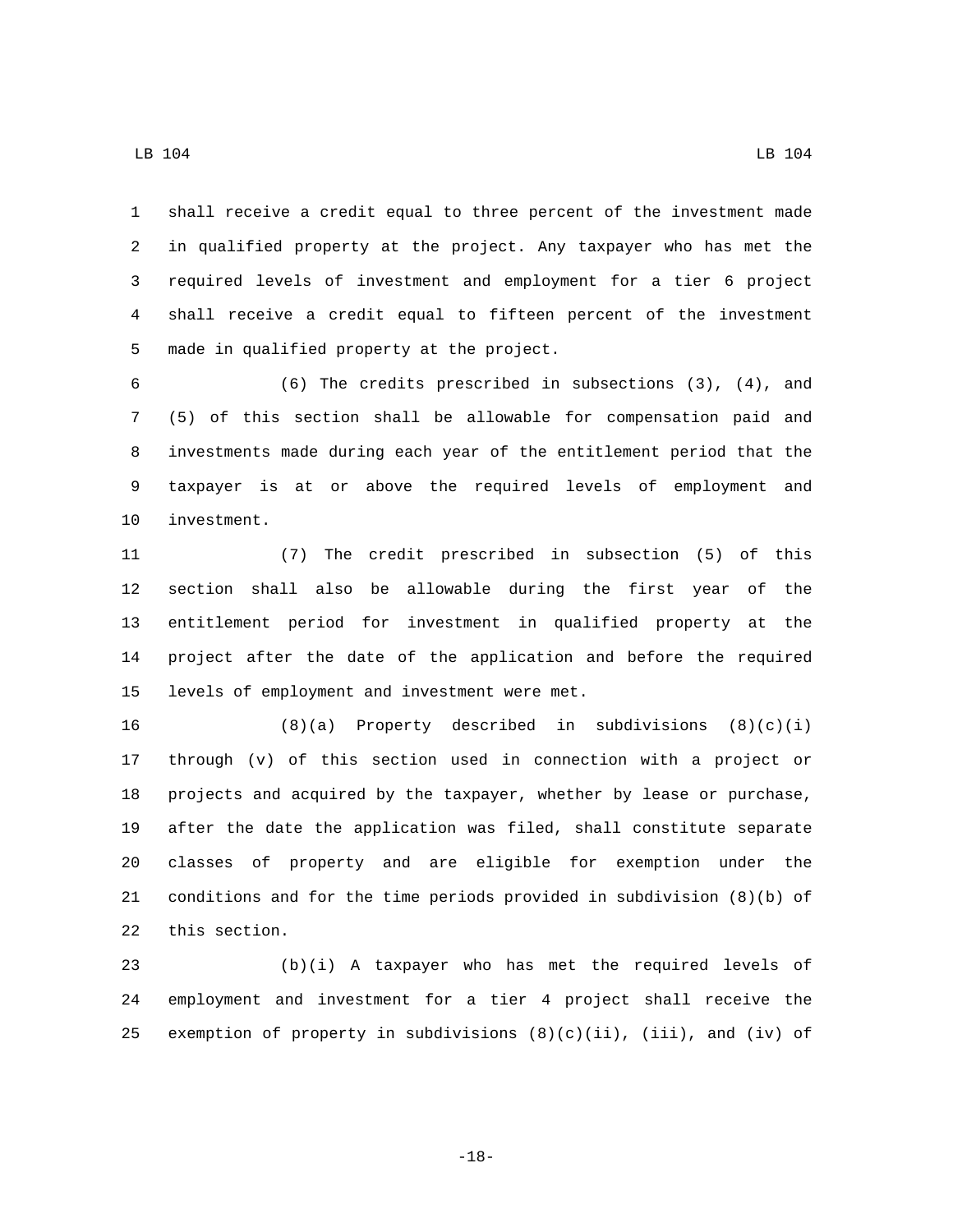this section. A taxpayer who has met the required levels of employment and investment for a tier 6 project shall receive the 3 exemption of property in subdivisions  $(8)(c)(ii)$ ,  $(iii)$ ,  $(iv)$ , and (v) of this section. Such property shall be eligible for the exemption from the first January 1 following the end of the year during which the required levels were exceeded through the ninth December 31 after the first year property included in subdivisions  $(8)(c)(ii)$ , (iii), (iv), and (v) of this section qualifies for the 9 exemption.

 (ii) A taxpayer who has filed an application that describes a tier 2 large data center project or a project under tier 4 or tier 6 shall receive the exemption of property in subdivision (8)(c)(i) of this section beginning with the first January 1 following the acquisition of the property. The exemption shall continue through the end of the period property included in 16 subdivisions  $(8)(c)(ii)$ , (iii), (iv), and (v) of this section 17 qualifies for the exemption.

 (iii) A taxpayer who has filed an application that describes a tier 2 large data center project or a tier 5 project that is sequential to a tier 2 large data center project for which the entitlement period has expired shall receive the exemption of all 22 property in subdivision  $(8)(c)$  of this section beginning any January 1 after the acquisition of the property. Such property shall be eligible for exemption from the tax on personal property from the January 1 preceding the first claim for exemption approved under this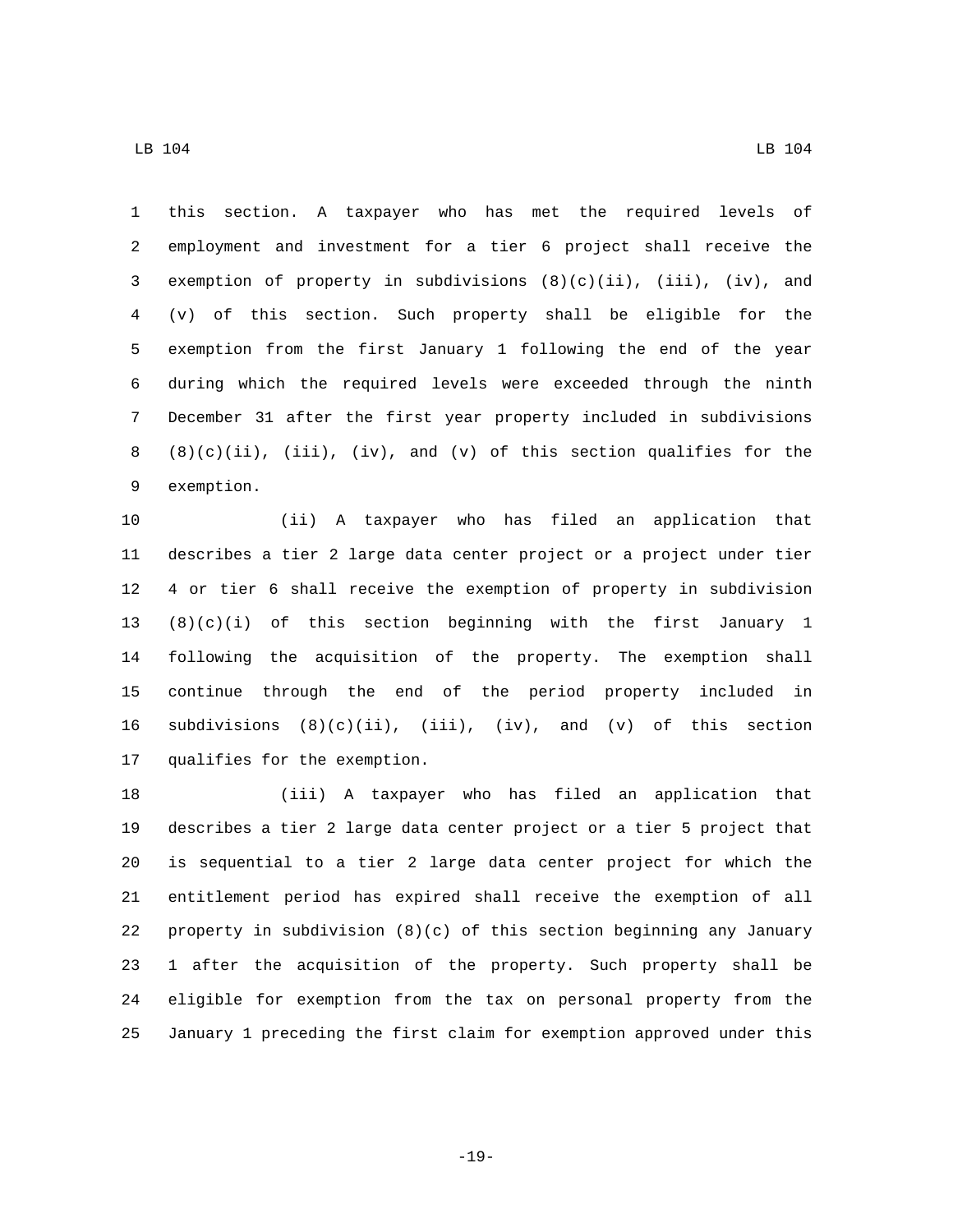subdivision through the ninth December 31 after the year the first 2 claim for exemption is approved.

 (iv) A taxpayer who has a project for an Internet web portal or a data center and who has met the required levels of employment and investment for a tier 2 project or the required level of investment for a tier 5 project, taking into account only the employment and investment at the web portal or data center project, 8 shall receive the exemption of property in subdivision  $(8)(c)(ii)$  of this section. Such property shall be eligible for the exemption from the first January 1 following the end of the year during which the required levels were exceeded through the ninth December 31 after the first year any property included in subdivisions (8)(c)(ii), (iii), (iv), and (v) of this section qualifies for the exemption.

 (v) Such investment and hiring of new employees shall be considered a required level of investment and employment for this subsection and for the recapture of benefits under this subsection 17 only.

 (c) The following property used in connection with such project or projects and acquired by the taxpayer, whether by lease or purchase, after the date the application was filed shall constitute 21 separate classes of personal property:

 (i) Turbine-powered aircraft, including turboprop, turbojet, and turbofan aircraft, except when any such aircraft is used for fundraising for or for the transportation of an elected 25 official;

-20-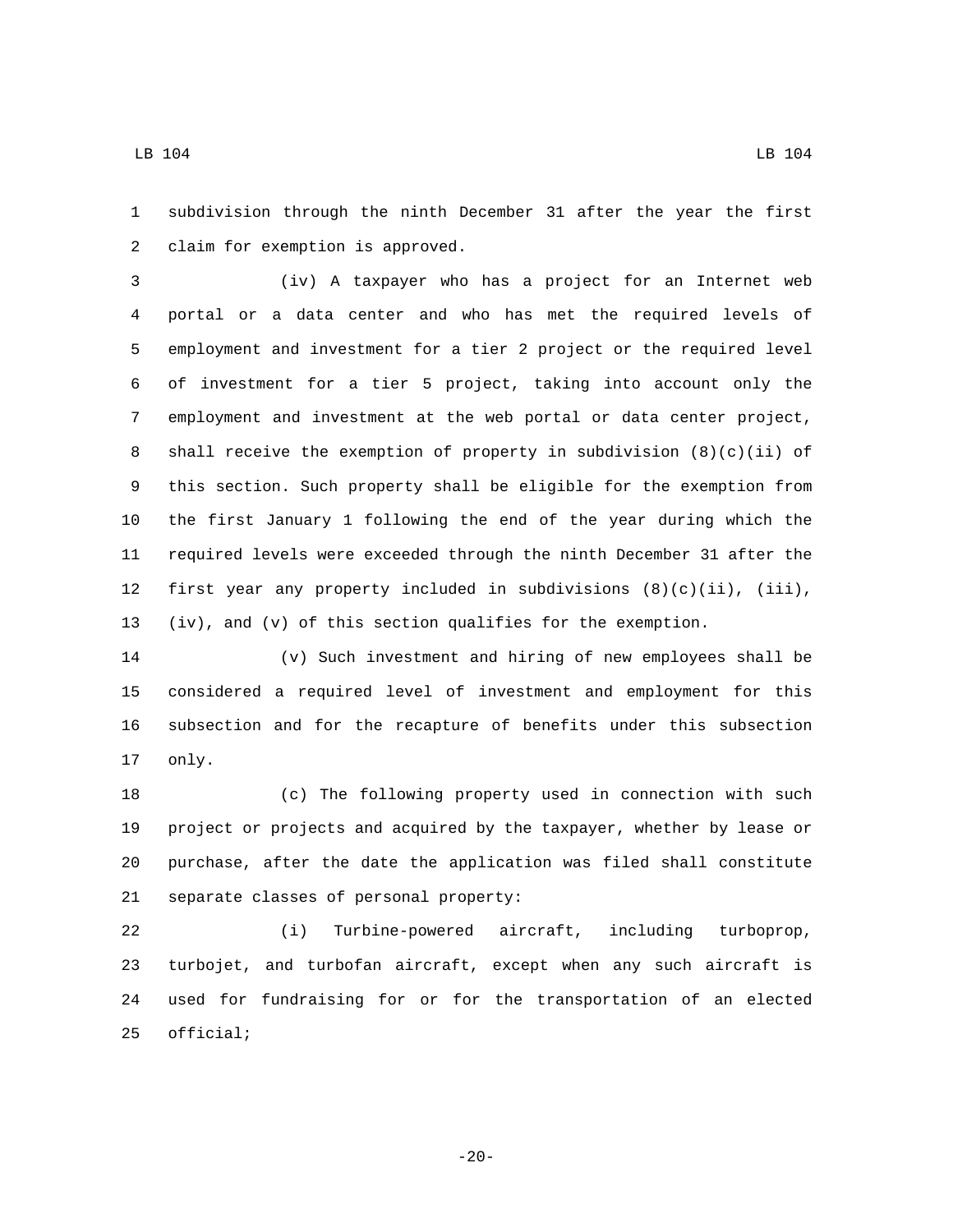(ii) Computer systems, made up of equipment that is interconnected in order to enable the acquisition, storage, manipulation, management, movement, control, display, transmission, or reception of data involving computer software and hardware, used for business information processing which require environmental controls of temperature and power and which are capable of simultaneously supporting more than one transaction and more than one user. A computer system includes peripheral components which require environmental controls of temperature and power connected to such computer systems. Peripheral components shall be limited to additional memory units, tape drives, disk drives, power supplies, cooling units, data switches, and communication controllers;

 (iii) Depreciable personal property used for a distribution facility, including, but not limited to, storage racks, conveyor mechanisms, forklifts, and other property used to store or 16 move products;

 (iv) Personal property which is business equipment located in a single project if the business equipment is involved directly in the manufacture or processing of agricultural products; and

 (v) For a tier 2 large data center project or tier 6 project, any other personal property located at the project.

 (d) In order to receive the property tax exemptions 24 allowed by subdivision  $(8)(c)$  of this section, the taxpayer shall annually file a claim for exemption with the Tax Commissioner on or

-21-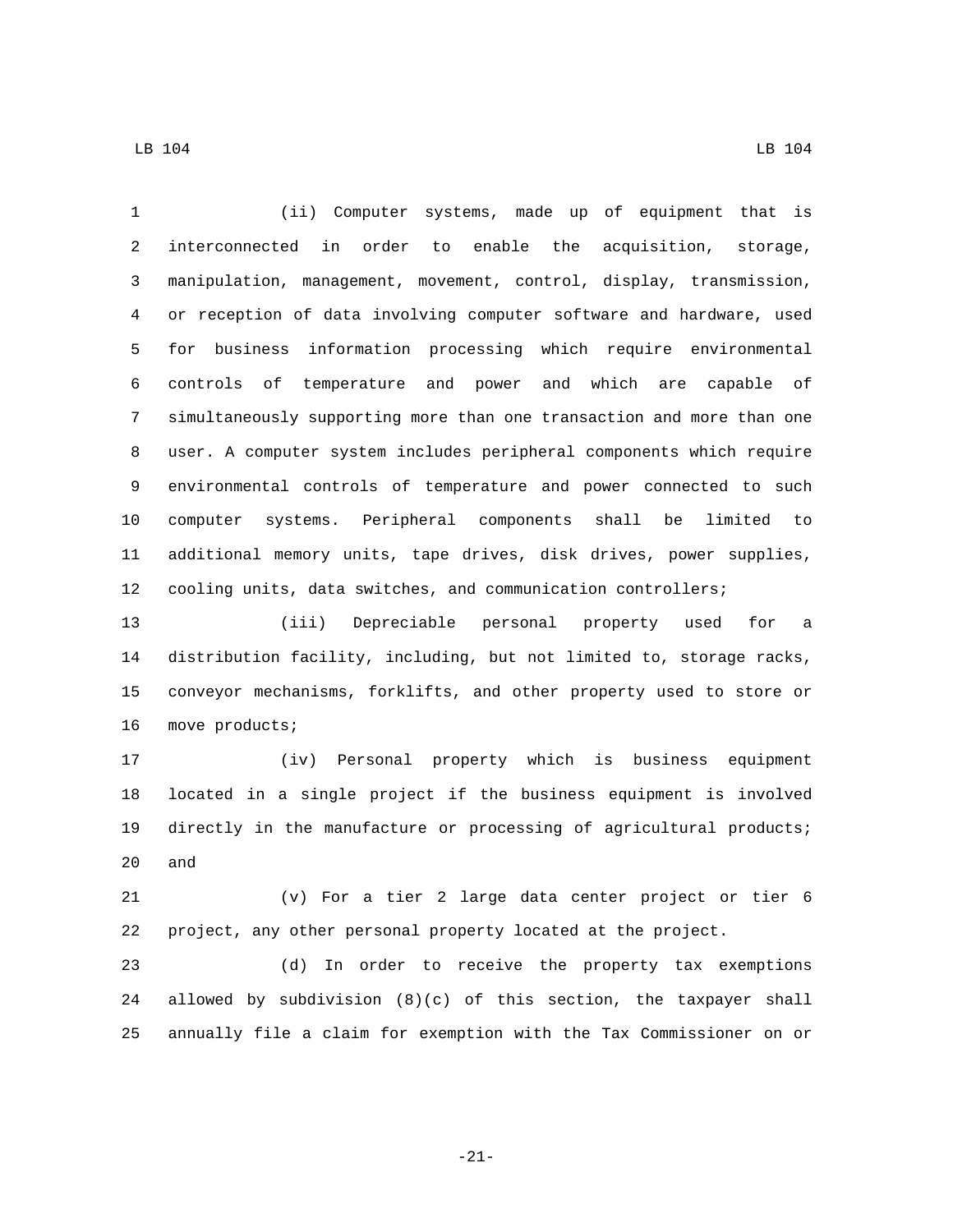before May 1. The form and supporting schedules shall be prescribed by the Tax Commissioner and shall list all property for which exemption is being sought under this section. A separate claim for exemption must be filed for each project and each county in which property is claimed to be exempt. A copy of this form must also be filed with the county assessor in each county in which the applicant is requesting exemption. The Tax Commissioner shall determine whether a taxpayer is eligible to obtain exemption for personal property based on the criteria for exemption and the eligibility of each item listed for exemption and, on or before August 1, certify such to the 11 taxpayer and to the affected county assessor.

 (9)(a) The investment thresholds in this section for a particular year of application shall be adjusted by the method 14 provided in this subsection, except that the investment threshold for 15 a tier 5 project described in subdivision  $(1)(e)(ii)$  of this section 16 shall not be adjusted.

 (b) For tier 1, tier 2, tier 4, and tier 5 projects other 18 than tier 5 projects described in subdivision  $(1)(e)(ii)$  of this section, beginning October 1, 2006, and each October 1 thereafter, the average Producer Price Index for all commodities, published by the United States Department of Labor, Bureau of Labor Statistics, for the most recent twelve available periods shall be divided by the Producer Price Index for the first quarter of 2006 and the result multiplied by the applicable investment threshold. The investment thresholds shall be adjusted for cumulative inflation since 2006.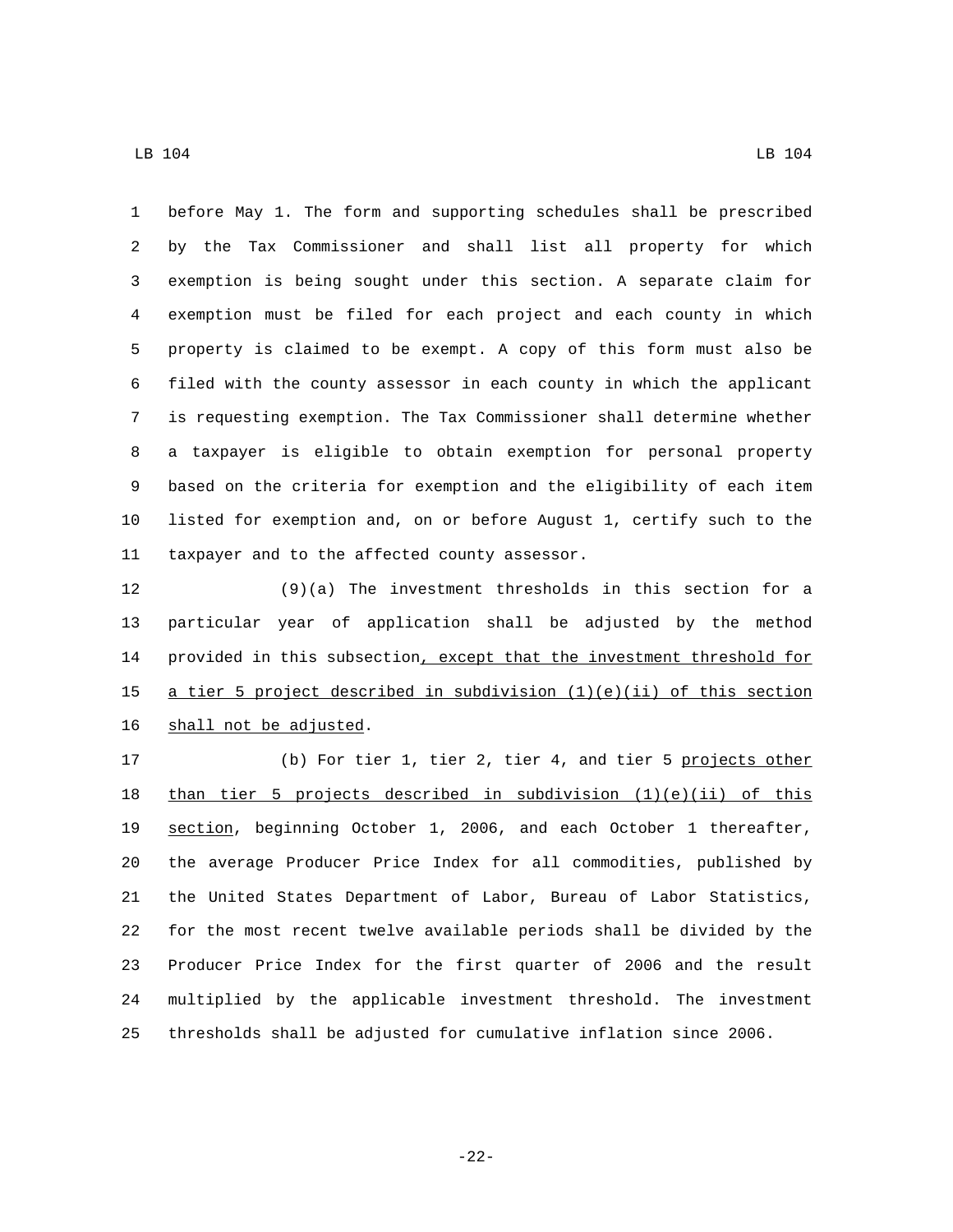(c) For tier 6, beginning October 1, 2008, and each October 1 thereafter, the average Producer Price Index for all commodities, published by the United States Department of Labor, Bureau of Labor Statistics, for the most recent twelve available periods shall be divided by the Producer Price Index for the first quarter of 2008 and the result multiplied by the applicable investment threshold. The investment thresholds shall be adjusted for 8 cumulative inflation since 2008.

 (d) For a tier 2 large data center project, beginning October 1, 2012, and each October 1 thereafter, the average Producer Price Index for all commodities, published by the United States Department of Labor, Bureau of Labor Statistics, for the most recent twelve available periods shall be divided by the Producer Price Index for the first quarter of 2012 and the result multiplied by the applicable investment threshold. The investment thresholds shall be 16 adjusted for cumulative inflation since 2012.

 (e) If the resulting amount is not a multiple of one million dollars, the amount shall be rounded to the next lowest one 19 million dollars.

 (f) The investment thresholds established by this subsection apply for purposes of project qualifications for all applications filed on or after January 1 of the following year for all years of the project. Adjustments do not apply to projects after 24 the year of application.

Sec. 5. Original sections 77-27,142, 77-27,142.01,

-23-